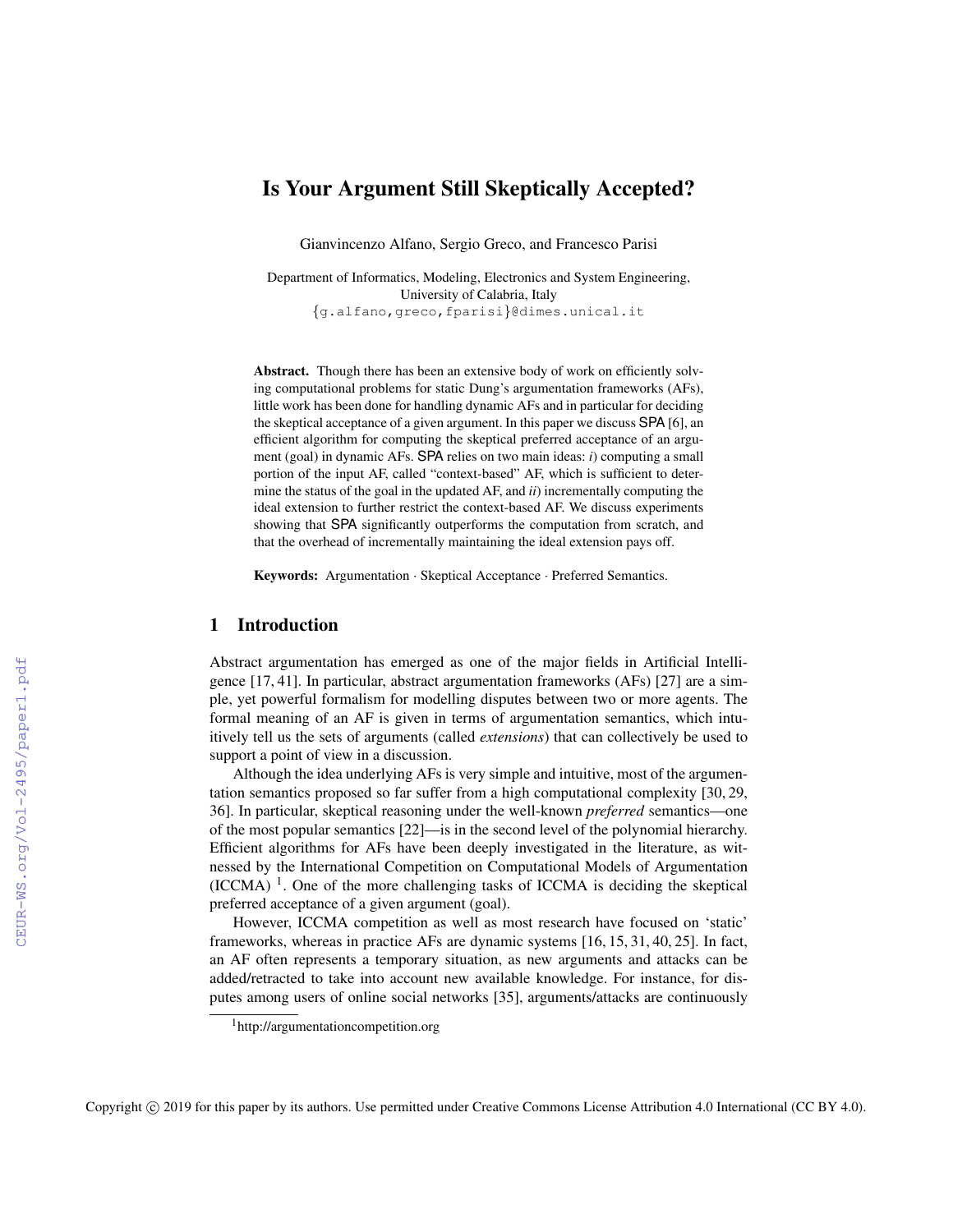2 G. Alfano et al.

added/retracted by users to express their point of view in response to the last moves made by the adversaries.

Recently, the definition of evaluation algorithms taking into account such dynamic aspects has received an increasing attention, as in these situations incremental computation techniques could greatly improve performance [37, 14, 3, 19]. In this regard, a new track focusing on solvers processing dynamic AFs has been recently proposed for the upcoming edition of ICCMA competition [20].

In this paper, we discuss the recently proposed algorithm SPA [6] which incrementally solves the following computational task: Given an AF  $\mathcal{A}_0$ , a goal argument *g* whose skeptical preferred acceptance w.r.t.  $\mathcal{A}_0$  is known, and an update *u*, decide whether *g* is skeptical preferred accepted w.r.t. the updated AF  $u(\mathcal{A}_0)$ , that is, decide if *g* belongs to every preferred extension of  $u(\mathcal{A}_0)$ . Thus, we focus on how to efficiently and incrementally solve the ICCMA computational task DS-pr [42].

Contributions We present SPA [6], an incremental algorithm for computing the Skeptical Preferred Acceptance of a goal within a dynamic AF, with the following contributions:

- Given an update and an argument, we identify a set of arguments, called *supporting set*, which contains all the arguments whose acceptance status may change after the update and propagate up to the goal argument.
- Given the supporting set, we define the concept of *context-based AF* that allows us to compute the skeptical preferred acceptance of an argument by focusing on a smaller AF containing the supporting set as well as additional arguments and attacks representing auxiliary information on the external context.
- SPA enables the computation on context-based AFs by means of (non-incremental) state-of-the-art AF solvers. Our solution relies on incrementally maintaining the ideal extension of the given AF. However, to show the relevance of using the ideal extension, we also consider a simpler version of our algorithm (called SPA-base) which does not consider the information provided by the ideal extension.
- We report on experiments showing the effectiveness of our approach. We compare both SPA and SPA-base with the solver that won the ICCMA'17 competition for the computational task DS-pr. Both SPA and SPA-base significantly beat the computation from scratch, and SPA performs better than SPA-base on average.

There has been an extensive body of work on managing changes in argumentation [26]. Besides the above-cited works, other significant efforts coping with dynamics aspects of AFs include  $[13, 21, 23, 11, 18, 2, 4, 9, 8, 5]$ . Similarly to SPA, some approaches focused on local computation in dynamic AFs [37, 14, 32, 34, 33, 3] but with the aim of recomputing extensions. However, SPA is the first approach addressing the problem of efficiently and incrementally computing skeptical acceptance for dynamic AFs.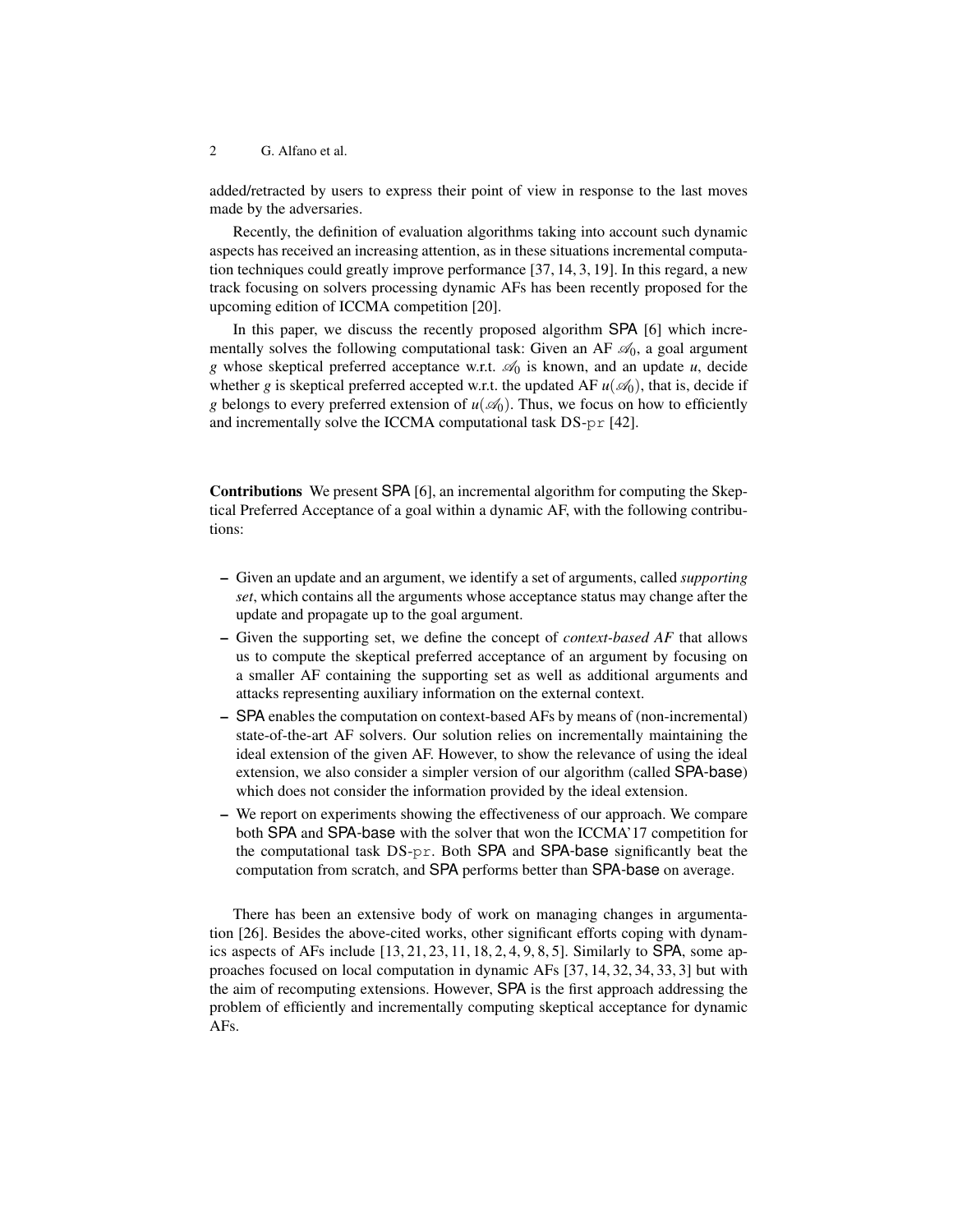#### Is Your Argument Still Skeptically Accepted? 3



Fig. 1: (*a*) AF  $AF_0$ , (*b*) CBAF(+(h,d),  $AF_0$ ,  $E_{id}$ , c)

#### 2 Preliminaries

We assume the existence of a set *Arg* of *arguments*. An *(abstract) argumentation framework* [27] (*AF*) is a pair  $\langle A, \Sigma \rangle$ , where  $A \subseteq Arg$  is a set of *arguments*, and  $\Sigma \subseteq A \times A$  is a binary relation over *A* whose elements are called *attacks*.

Given an AF  $\langle A, \Sigma \rangle$  and arguments  $a, b \in A$ , we say that *a attacks b* iff  $(a, b) \in \Sigma$ , and that a set *S*  $\subseteq$  *A* attacks *b* iff there is  $a \in S$  attacking *b*. We use  $S^+ = \{b \mid \exists a \in S$ :  $(a,b) \in \Sigma$  to denote the set of arguments attacked by *S*. Moreover, we say that  $S \subseteq A$ *defends a* iff  $\forall b \in A$  such that *b* attacks a, there is  $c \in S$  such that *c* attacks b. A set  $S \subseteq A$ of arguments is said to be: (*i*) *conflict-free* if there are no  $a, b \in S$  such that *a attacks b*; (*ii*) *admissible* if it is conflict-free and it defends all its arguments.

An argumentation semantics specifies the criteria for identifying a set of arguments that can be considered "reasonable" together, called *extension*. A *preferred* extension of an AF  $\mathscr A$  is a maximal (w.r.t.  $\subseteq$ ) admissible set of  $\mathscr A$ . The *ideal* extension of  $\mathscr A$  is the biggest (w.r.t.  $\subseteq$ ) admissible set of  $\mathscr A$  which is contained in every preferred extension of  $\mathscr A$ . It is well-known that every AF admits exactly one ideal extension which is contained in the intersection of the preferred extensions, which are at least one [28].

Given an AF  $\mathscr{A} = \langle A, \Sigma \rangle$  and an argument  $g \in A$ , we say that *g* is *skeptically accepted* w.r.t.  $\mathscr A$  under the preferred semantics iff for each preferred extension *E* of  $\mathscr A$ it holds that  $g \in E$ . In the following, we use  $SA_{\mathscr{A}}(g)$  to denote the *skeptical acceptance* (either *true* or *false*) of *g* w.r.t. AF  $\mathcal{A}$ .

*Example 1.* Figure 1(a) shows the graph of the AF  $AF_0 = \langle A_0, \Sigma_0 \rangle$  where  $A_0 = \{a, b, c, \ldots, b\}$ l and Σ<sub>0</sub> includes, among others, attacks (a, b), (b, a), and (c, d). The preferred extensions of AF<sub>0</sub> are  $E_{pr} = \{a,d,f,h,j,1\}$  and  $E'_{pr} = \{b,d,f,h,k\}$ , while the ideal extension of  $AF_0$  is  $E_{id} = \{d, f, h\}$ . Thus,  $SA_{AF_0}(d)$  is *true*, and so is for  $SA_{AF_0}(f)$  and  $SA_{AF_0}(\mathbf{h})$ , while for any other argument *x*,  $SA_{AF_0}(x) = false$ .

**Fact 1** *Let*  $\mathscr A$  *be an AF, E the ideal extension of*  $\mathscr A$ *, and g an argument of*  $\mathscr A$ *. If*  $g \in E$ *then*  $SA_{\mathscr{A}}(g)$  =*true. On the other hand, if*  $g \in E^+$  *then*  $SA_{\mathscr{A}}(g)$  =*false.* 

**Updates** Performing an update on an AF  $\mathcal{A}_0$  means modifying it into an AF  $\mathcal{A}$  by adding or removing arguments or attacks. We use  $+(a,b)$ , with  $a,b \in A_0$  and  $(a,b) \notin \Sigma_0$ , (resp.  $-(a,b)$ , with  $(a,b) \in \Sigma_0$ ) to denote the addition (resp. deletion) of an attack  $(a,b)$ ,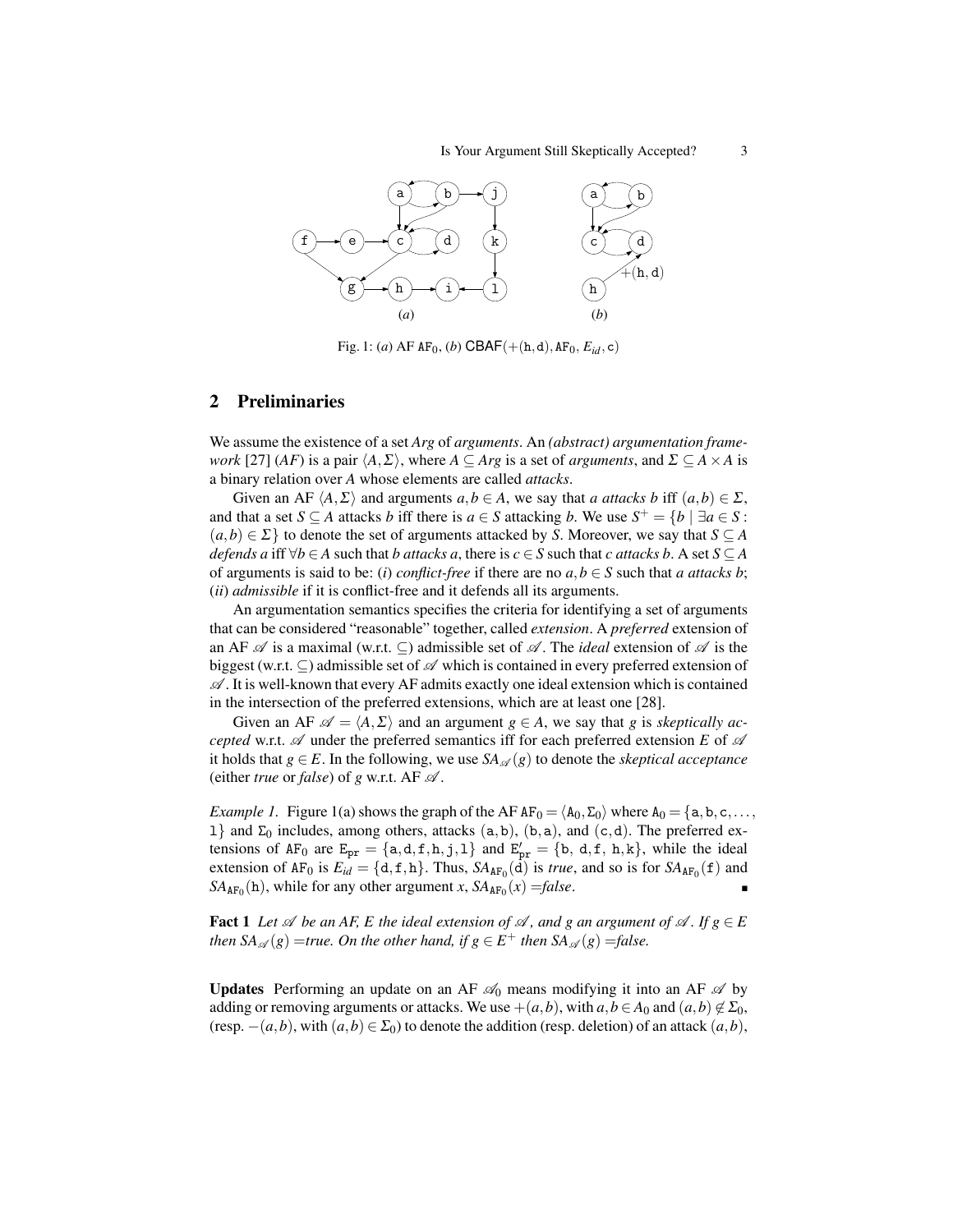and  $u(\mathcal{A}_0)$  to denote the application of update  $u = \pm(a, b)$  to AF  $\mathcal{A}_0$  (where  $\pm$  means either + or −). Applying an update *u* to an AF  $\mathcal{A}_0$  implies that the extensions prescribed by a given semantics, as well as the arguments that are skeptical accepted, may change.

*Example 2.* Continuing with our running example, let  $u = +(h,d)$ . The ideal extension of  $u(\text{AF}_0)$  is  $\{f,h\}$ , while the preferred extensions are  $\{a,f,h,i,1\}$  and  $\{b,f,h,k\}$ . Thus, only f and h are skeptically accepted w.r.t.  $u(AF<sub>0</sub>)$ .

As for the addition (resp. deletion) of a set of *isolated* arguments (i.e., arguments not adjacent to any other argument in the graph), it is easy to see that if  $\mathscr A$  is obtained from  $\mathcal{A}_0$  through the addition (resp. deletion) of a set *S* of isolated arguments, then every argument in *S* is trivially skeptically accepted (resp., not accepted) w.r.t.  $\mathscr A$ . Indeed, if  $E_0$  is an extension for  $\mathscr{A}_0$ , then  $E = E_0 \cup S$  (resp.  $E = E_0 \setminus S$ ) is an extension for A containing every (resp., none) argument in *S*. Of course, if arguments in *S* are not isolated, for addition we can first add isolated arguments and then add attacks involving these arguments, while for deletion we can first delete all attacks involving arguments in *S*. Thus we do not consider these kinds of updates in the following, and focus on the addition and deletions of attacks.

Notation for reachability and other useful concepts Given an AF  $\mathscr{A} = \langle A, \Sigma \rangle$  and an argument *x*, we use  $Reach_{\mathcal{A}}(x)$  to denote the set of arguments that are reachable from *x* in the AF  $\mathscr A$ . Moreover, we use  $Reach_{\mathscr A}^{-1}(x)$  to denote the set of arguments from which *x* is reachable in  $\mathscr A$ . For instance, for the AF  $AF_0 = \langle A_0, \Sigma_0 \rangle$  of our running example (see Figure 1(a)), we have that  $Reach_{AF_0}(d) = \{d, c, g, h, i\}$ , and  $Reach_{AF_0}^{-1}(h) = A_0 \setminus$ { $\text{i}, \text{j}, \text{k}, \text{1}$ }. We write *Reach*<sub>A</sub> $(x) = \emptyset$  and *Reach*<sub>A</sub> $f(x) = \emptyset$  if *x* is not in A.

We use  $H(\mathscr{A}, u)$  to denote the larger AF between  $\mathscr{A}$  and  $u(\mathscr{A})$ , that is,  $H(\mathscr{A}, u)$ is (*i*) the updated AF  $u(\mathscr{A})$  if *u* is an addition update (it includes the attack added through *u*), *(ii)* the original AF  $\mathscr A$  if *u* is a deletion (the removed attack is still considered in  $H(\mathscr{A}, u)$ ). For instance, if  $u = +(h, d)$  then  $H(AF_0, u) = \langle A_0, \Sigma_0 \cup \{(h, d)\}\rangle$ , while  $H(\text{AF}_0, u) = \text{AF}_0$  for any deletion update *u*.

We use  $\Pi(S, \mathscr{A})$  to denote the *restriction* of AF  $\mathscr{A} = \langle A, \Sigma \rangle$  to a subset  $S \subseteq A$  of its arguments [13], that is  $\Pi(S, \mathscr{A}) = \langle S, \Sigma \cap (S \times S) \rangle$ . For instance, if  $S = \{c, d\}$  then  $\Pi(S, AF_0) = \langle \{c,d\}, \{(c,d),(d,c)\}\rangle.$ 

Finally, given  $\mathscr{A}_1 = \langle A_1, \Sigma_1 \rangle$  and  $\mathscr{A}_2 = \langle A_2, \Sigma_2 \rangle$ , we denote as  $\mathscr{A}_1 \sqcup \mathscr{A}_2 = \langle A_1 \cup A_2 \rangle$  $A_2, \Sigma_1 \cup \Sigma_2$  the *union* of the two AFs.

### 3 Supporting Set

In this section, we introduce the concept of *supporting set* which intuitively consists of the set of arguments that needs to be taken into account in order to determine the skeptical acceptance of an argument of interest after performing an update. We provide a parametric definition of supporting set that will enable the characterization of different portions of a given AF, called *context-based AFs*, that will be used for two different purposes: (*i*) recompute the skeptical acceptance of a goal w.r.t. the updated AF, and (*ii*) recompute the ideal extension of the updated AF.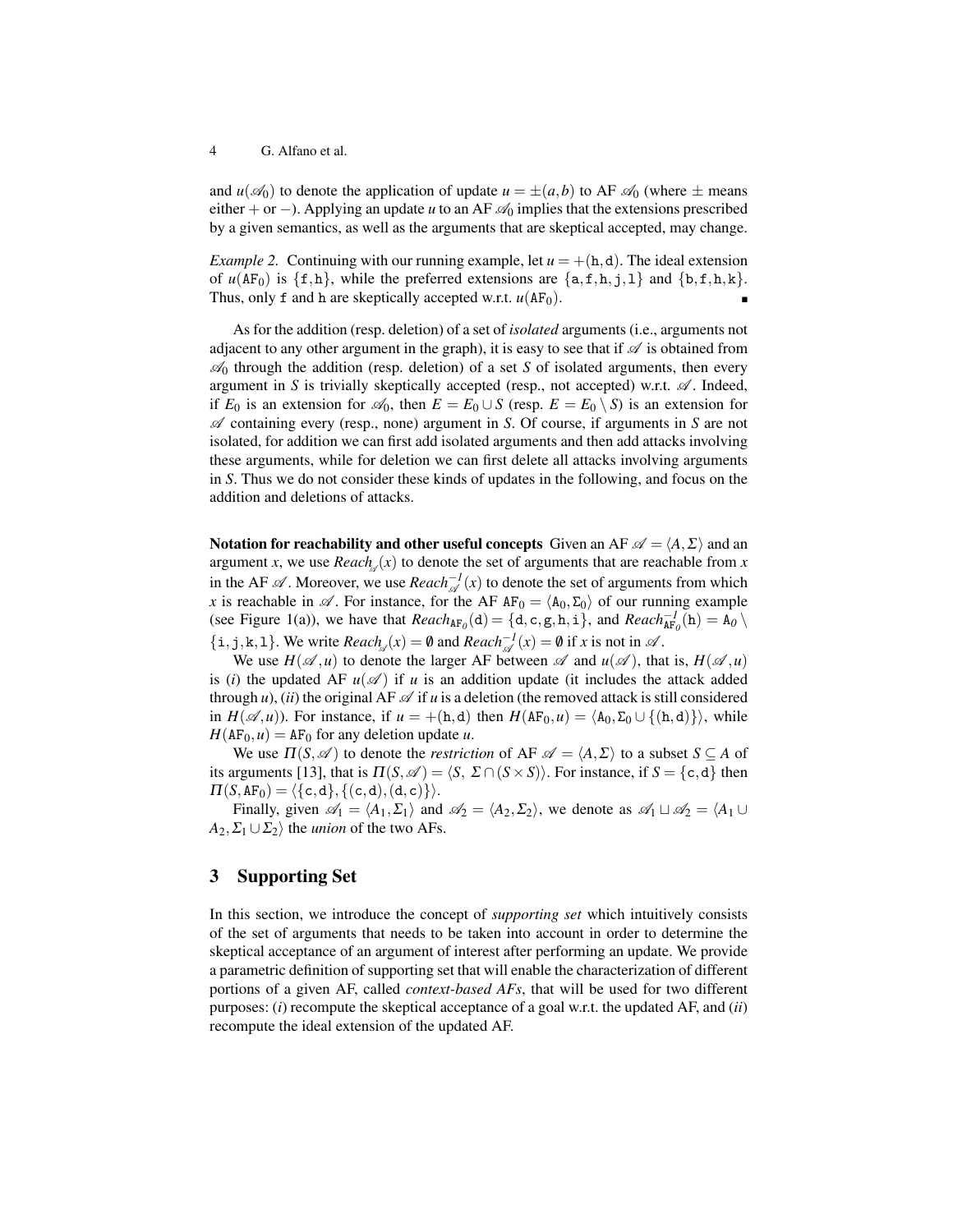Before defining the supporting set, we introduce the auxiliary notion of *steadiness* of an argument. Given an AF  $\mathscr{A} = \langle A, \Sigma \rangle$ , the ideal extension *E* of  $\mathscr{A}$ , and an update  $u = \pm (a, b)$ , we first define  $E(u)$  as the subset of *E* consisting of the arguments which are not reachable from *b* in  $\mathscr A$ , i.e.,  $E(u) = \{z \mid z \in E, z \notin \text{Reach}_{\mathscr A}(b)\}\)$ . Intuitively, the acceptance status of the arguments in  $E(u)$  is not affected by *u* as they are not reachable from it. Then, the set of *steady* arguments for  $u = \pm (a, b)$  w.r.t.  $\mathscr A$  is defined as  $Std_{\mathscr{A}}(u) = (E(u))^+ \setminus \{b\}, i.e.,$  the arguments attacked by  $E(u)$  in  $\mathscr A$  and that will be still attacked by  $E(u)$  in  $u(\mathscr{A})$ . Argument *b* is not included in  $Std_{\mathscr{A}}(u)$  as it may be no longer attacked by  $a \in E(u)$  after performing  $u = -(a, b)$ ; however, it will be considered for positive updates in Definition 1. For the AF AF<sub>0</sub> of our example, where  $E_{id} = \{d, f, h\}$ , if  $u = +(h,d)$  then  $E_{id}(u) = \{f\}$  and  $Std_{AF_0}(u) = \{e,g\} \subseteq E_{id}^+ = \{c,e,g,i\}.$ 

**Definition 1** (Supporting set). Let  $\mathscr{A} = \langle A, \Sigma \rangle$  be an AF,  $u = \pm(a, b)$  an update, E the *ideal extension of* A *, and g an argument in A. Let*

$$
- Sup_0(u, \mathscr{A}, E, g) = \begin{cases} \emptyset & \text{if } u = +(a, b) \land b \in (E(u))^+; \\ \emptyset & \text{if } b \notin Reach_{H(\mathscr{A}, u)}^{-1}(g); \\ \{b\} & \text{otherwise.} \end{cases}
$$

 $-$  Sup<sub>i+1</sub>(u,  $\mathscr{A}, E, g$ )=Sup<sub>i</sub>(u,  $\mathscr{A}, E, g$ ) $\cup$ {y| $\exists$ (x, y)  $\in \Sigma$  s.t.  $x \in Sup_i(u, \mathscr{A}, E, g)$   $\wedge$  $y \in \text{Reach}_{H(\mathscr{A},u)}^{-1}(g) \land y \notin \text{Std}_{\mathscr{A}}(u) \}.$ 

Let n be the natural number such that  $Sup_n(u, \mathscr{A}, E, g) = Sup_{n+1}(u, \mathscr{A}, E, g)$ . The supporting set  $Sup(u, \mathcal{A}, E, g)$  *is:* 

$$
Sup(u, \mathscr{A}, E, g) = Sup_n(u, \mathscr{A}, E, g) \cap Reach_G^{-1}(g)
$$
 (1)

where  $G= \Pi(\mathit{Sup}_n(u,\mathscr{A},E,g),H(\mathscr{A},u))$  is the restriction of  $H(\mathscr{A},u)$  to  $\mathit{Sup}_n(u,\mathscr{A},E,g).$ 

*Finally, when g is not specified, the supporting set, denoted as*  $\text{Sup}(\mu,\mathscr{A},E,\star)$ *<i>, is defined as Sup*( $u, \mathcal{A}, E, g$ ) *except that all the checks concerning Reach<sup>-1</sup> are omitted.* 

Intuitively,  $Sup(u, \mathcal{A}, E, g)$  consists of the arguments whose status may change after performing an update *u* and such that their change can imply a change of the status of *g*. More in detail,  $Sup(u, \mathcal{A}, E, g)$  for  $u = \pm(a, b)$  and g consists of the arguments that (*i*) can be reached from *b* without using any steady argument *y*; and (*ii*) allow to reach *g* in  $H(\mathscr{A}, u)$  by using only the arguments in  $\mathfrak{Sup}_n(u, \mathscr{A}, E, g)$ . In fact, Equation (1) entails that an argument of  $Sup_n(u, \mathscr{A}, E, g)$  will be in  $Sup(u, \mathscr{A}, E, g)$  only if it can reach *g* in the restriction of  $H(\mathscr{A}, u)$  to  $Sup_n(u, \mathscr{A}, E, g)$ —the other arguments in  $Sup_n(u, \mathscr{A}, E, g)$ are not needed to determine the acceptance status of *g*, and thus they are pruned by Equation (1).

When no argument *g* is specified, the set  $Sup(u, \mathscr{A}, E, \star)$  is built by ignoring condition (*ii*) above. It is easy to see that, for any argument *g*,  $Sup(u, \mathcal{A}, E, g) \subseteq Sup(u, \mathcal{A}, E, g)$  $\star$ )  $\subseteq$  *Reach*<sub>4</sub>(*b*), where *b* is the argument in the update  $u = \pm(a, b)$ . Moreover, *Sup*(*u*,  $\mathscr A$ , *E*,*g*) may be empty even if  $g \in$  *Reach*<sub>A</sub>(*b*). Finally, if  $Sup(u, \mathcal{A}, E, g) \neq \emptyset$  then the arguments of at least one path from *b* to *g* belong to  $\text{Sup}(u, \mathcal{A}, E, g)$ .

*Example 3.* For the goal c, we have that  $Sup_0(u, AF_0, E_{id}, c) = \{d\}, Sup_1(u, AF_0, E_{id}, c) =$  $\{c, d\}$ , and  $Sup_2(u, AF_0, E_{id}, c) = \{c, d\}$  (the latter does not contain g since  $g \in Std_{AF_0}(u)$ ).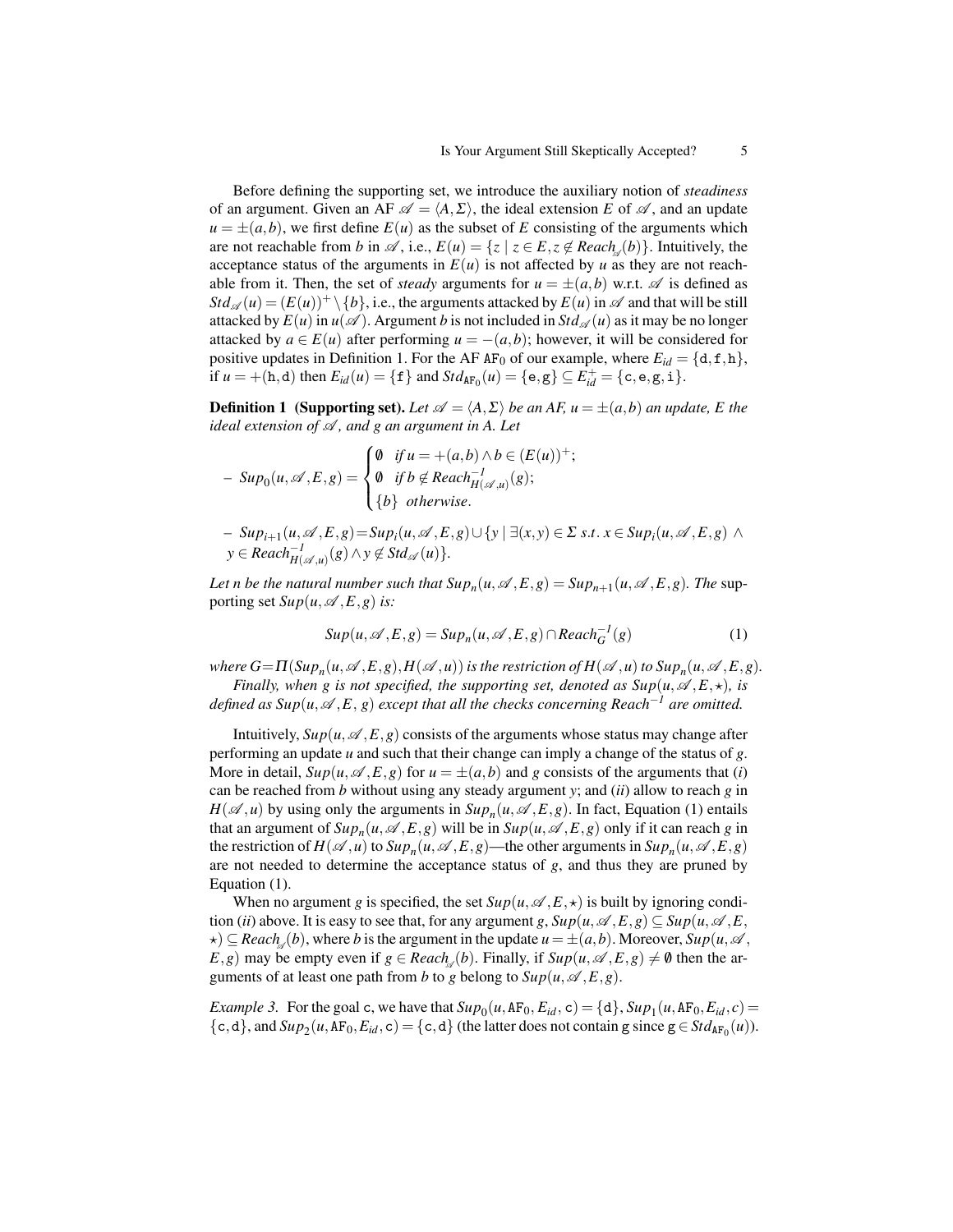6 G. Alfano et al.

Thus,  $Sup(u, AF_0, E_{id}, c) = \{c, d\}$  as both c and d allow to reach c in the restriction of the updated AF to {c,d}. Analogously, we have that  $\text{Sup}(u, \text{AF}_0, E_{id}, \star) = \{\text{c}, \text{d}\}.$ 

Consider now the goal h. Again  $Sup_0(u, AF_0, E_{id}, h) = \{d\}$ , and  $Sup_1(u, AF_0, E_{id}, h) =$  $Sup_2(u, AF_0, E_{id}, h) = \{c, d\}$ . However,  $Sup(u, AF_0, E_{id}, h) = \emptyset$  as  $\{c, d\} \cap Recall_G^{-1}(h) =$ 0, where  $G = \Pi(\lbrace c, d \rbrace, u(\lbrace A F_0 \rbrace))$ . Finally, for the goal a,  $\text{Sup}(u, \lbrace A F_0, E_{id}, a \rbrace) = \emptyset$ .

**Theorem 1.** Let  $\mathcal{A}_0 = \langle A_0, \Sigma_0 \rangle$  be an AF,  $E_0$  the ideal extension of  $\mathcal{A}_0$ ,  $u = \pm(a, b)$  and *update,*  $\mathscr{A} = u(\mathscr{A}_0)$  *the updated AF, and x an argument in A<sub>0</sub>. Therefore, if Sup(u,*  $\mathscr{A}_0$ *,*  $E_0$ , *x*) = **0** *then*  $SA_{\mathscr{A}}(x) = SA_{\mathscr{A}_0}(x)$ .

*Example 4.* Since  $Sup(u, AF_0, E_{id}, h) = \emptyset$  we can conclude that  $SA_{u(AF_0)}(h) = SA_{AF_0}(h)$ *true*. Similarly, since  $Sup(u, AF_0, E_{id}, a) = \emptyset$  then  $SA_{u(AF_0)}(a) = SA_{AF_0}(a) = false$ .

# 4 Context-Based Argumentation Frameworks

The supporting set has been used so far to determine whether the status of the goal does not need to be recomputed. In this section, starting from the supporting set, we define a restriction of the AF which will be used to compute the status of the goal after an update. Specifically, given the set  $Sup(u, \mathcal{A}, E, g)$  (resp.  $Sup(u, \mathcal{A}, E, \star)$ ), we define the *contextbased AF* CBAF(*u*,  $\mathscr{A}, E, g$ ) (resp. CBAF(*u*,  $\mathscr{A}, E, \star$ )). While CBAF(*u*,  $\mathscr{A}, E, \star$ ) will be used to incrementally compute the ideal extension of the updated AF (with the aim of checking if one of the conditions of Fact 1 holds),  $CBAF(u, \mathscr{A}, E, g)$  will be used to compute the skeptical acceptance  $SA_{u(\mathscr{A})}(g)$  w.r.t. the updated AF.

Given an AF  $\mathscr{A} = \langle A, \Sigma \rangle$ , its ideal extension *E*, and a set *S* ⊆ *A*, we use *Nodes*( $\mathscr{A}, S$ , *E*) to denote the set of the nodes  $x \in A$  such that there are a node  $y \in S$  and a path from *x* to *y* in  $\mathscr A$  such that all nodes in the path except *y* do not belong to  $E \cup E^+$  (i.e., they are *undecided* [12]). Analogously,  $Edges(\mathscr{A}, S, E)$  is the set of edges  $(x, z) \in \Sigma$  such that there are  $y \in S$  and a path from *x* to *y* in  $\mathscr A$  containing  $(x, z)$  such that all nodes in the path except *y* do not belong to  $E \cup E^+$ . Essentially, if *S* is the supporting set, to determine the status of nodes in *S* we must also consider all nodes and attacks occurring in paths (of any length) ending in *S* whose nodes outside *S* are undecided.

**Definition 2** (Context-Based AF). Let  $\mathscr{A} = \langle A, \Sigma \rangle$  *be an AF, u* =  $\pm(a, b)$ *, E the ideal extension of*  $\mathscr A$ *, and x either an argument in A or the symbol*  $\star$ *. Let*  $S = \text{Sup}(u, \mathscr A, E, x)$ *. The context-based AF of*  $\mathscr A$  *w.r.t. u and x is*  $CBAF(u, \mathscr A, E, x) = \Pi(\text{Sup}(u, \mathscr A, E, x),$  $u(\mathscr{A})\cup T_1\sqcup T_2$  *where:* 

- $T_1$  *is the union of the AFs*  $\langle {c,d} \rangle, {c,d} \rangle$  *s.t.*  $(c,d)$  *is an attack of u*( $\mathscr A$ ) *and*  $c \notin Sup(u, \mathcal{A}, E, x), c \in E$ , and  $d \in Sup(u, \mathcal{A}, E, x)$ ;
- $-T_2 = \langle Nodes(u(\mathcal{A}), S, E), Edges(u(\mathcal{A}), S, E) \rangle.$

*Example 5.* For AF<sub>0</sub>, where  $E_{id} = \{d, f, h\}$ , and  $u = +(h, d)$ , we have seen in Example 3 that  $Sup(u,AF_0, E_{id}, c) = \{c, d\}$ . Thus CBAF $(u, AF_0, E_{id}, c) = \{\{c, d\}, \{(c, d), (d, c)\}\}\sqcup$ *T*<sub>1</sub> $\Box$ *T*<sub>2</sub> where: *T*<sub>1</sub> $=$ {{h,d}} $\langle$  (h,d)}}isince h  $\in$  *E<sub>id</sub>* does not belong to *Sup*(*u*, AF<sub>0</sub>, *E<sub>id</sub>*, *c*) while  $d ∈ Sup(u, AF_0, E_{id}, c)$ ; and  $T_2 = \langle \{a,b,c\}, \{(a,b), (b,a), (a,c), (b,c)\}\rangle$  since there are paths starting from the undecided arguments a and b ({a, b}  $\nsubseteq (E_{id} \cup E_{id}^+)$ ) and ending in  $c \in Sup(u, AF_0, E_{id}, c)$ . Thus, CBAF(*u*,AF<sub>0</sub>, $E_{id}$ , *c*) is the AF shown in Figure 1(b). Also, CBAF( $u$ , AF<sub>0</sub>,  $E_{id}$ ,  $\star$ ) = CBAF( $u$ , AF<sub>0</sub>,  $E_{id}$ , c).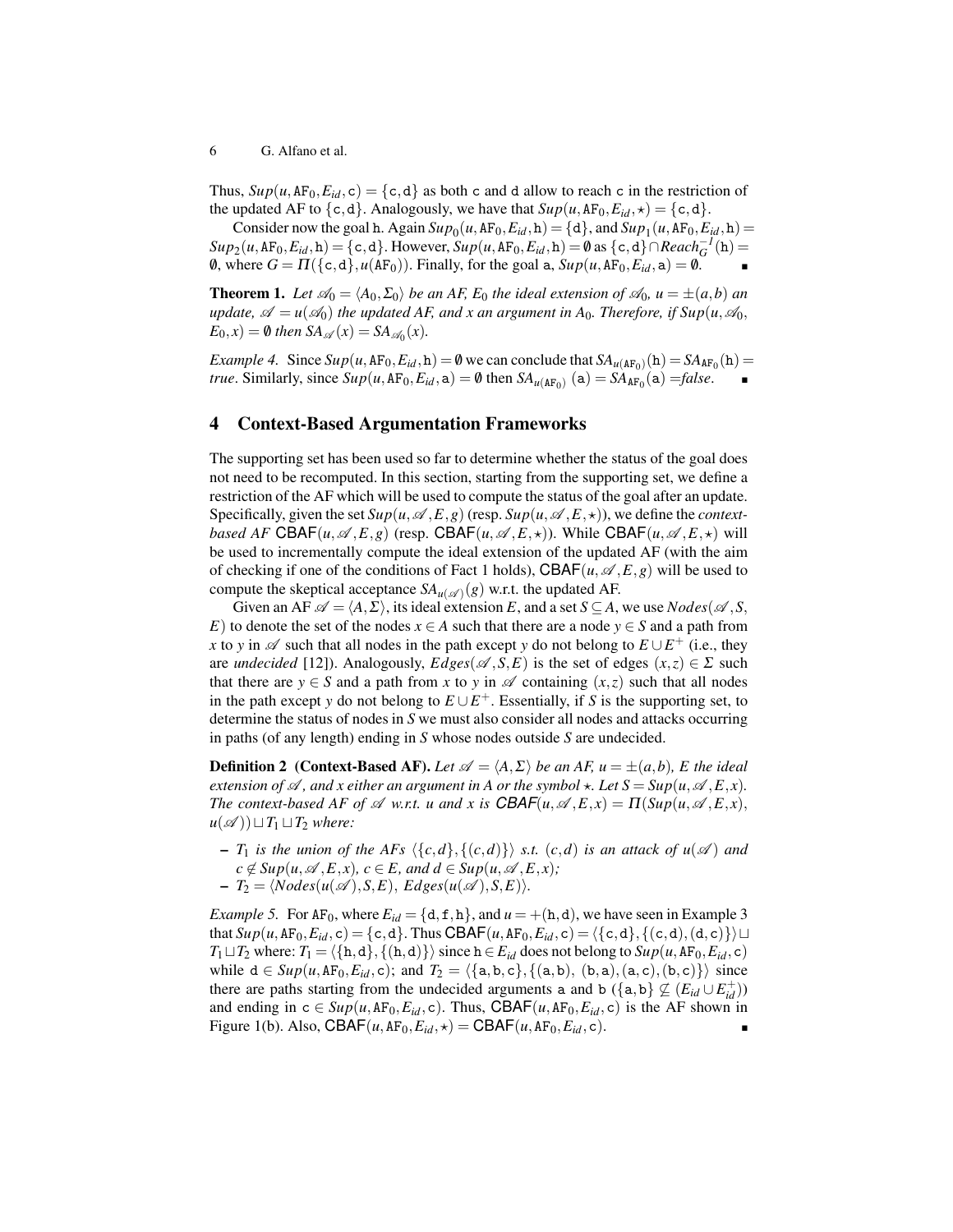Algorithm 1 SPA( $\mathscr{A}_0$ ,  $g$ ,  $SA_{\mathscr{A}_0}(g)$ ,  $u$ ,  $E_0$ )

```
Input: AF \mathcal{A}_0 = \langle A_0, \Sigma_0 \rangle,
      argument g \in A_0,
      skeptical acceptance SA_{\mathscr{A}_0}(g) of g w.r.t. \mathscr{A}_0,
      update u = \pm (a, b),
      ideal extension E_0 of \mathcal{A}_0.
Output: skeptical acceptance SA_{u(\mathscr{A}_0)}(g) of g w.r.t. u(\mathscr{A}_0),
      ideal extension E of u(\mathcal{A}_0).
 1: Let S_{\star} = Sup(u, \mathcal{A}_0, E_0, \star)2: Let \mathscr{A}_{id} = \text{CBAF}(u, \mathscr{A}_0, E_0, \star)3: Let E = (E_0 \setminus S_*) \cup \text{ID-Solver}(\mathcal{A}_{id})4: if g \in E then
 5: return \langle true, E \rangle6: if g \in E^+ then
 7: return \langle false, E \rangle8: Let S_g = Sup(u, \mathcal{A}_0, E_0, g)9: if S_g is empty then
10: return \langle SA_{\mathscr{A}_0}(g), E \rangle11: Let \mathscr{A}_{sa} = \text{CBAF}(u, \mathscr{A}_0, E_0, g)12: return \langleSA-Solver(\mathscr{A}_{sa}, g), E\rangle
```
**Theorem 2.** Let  $\mathcal{A}_0 = \langle A_0, \Sigma_0 \rangle$  be an AF,  $E_0$  the ideal extension of  $\mathcal{A}_0$ ,  $u = \pm(a, b)$  and *update,*  $\mathscr{A} = u(\mathscr{A}_0)$  the updated AF, and x an argument in A<sub>0</sub>. Thus, if  $\text{Sup}(u, \mathscr{A}_0, E_0, x) \neq 0$  $\emptyset$  then x is skeptically accepted w.r.t.  $\mathscr A$  iff it is skeptically accepted w.r.t. the context*based AF CBAF* $(u, \mathcal{A}_0, E_0, x)$ .

*Example 6.* Continuing from Example 5, we can conclude that argument c is not skeptically accepted w.r.t. the updated  $AF u(AF<sub>0</sub>)$  because it is not skeptically accepted w.r.t. the context-based AF CBAF( $u$ , AF<sub>0</sub>,  $E_{id}$ , c) of Figure 1(b) whose preferred extensions are  $\{a,h\}$  and  $\{b,h\}$  (only h is sceptically accepted w.r.t. the context-based AF).

**Theorem 3.** Let  $\mathcal{A}_0 = \langle A_0, \Sigma_0 \rangle$  be an AF,  $E_0$  the ideal extension of  $\mathcal{A}_0$ ,  $u = \pm(a, b)$  and *update, and*  $\mathscr{A} = u(\mathscr{A}_0)$  *the updated AF. Then, the ideal extension E of*  $\mathscr A$  *is such that E* =  $(E_0 \setminus Sup(u, \mathscr{A}_0, E_0, \star)) \cup E'$ , where *E*<sup>*i*</sup> is the ideal extension of the context-based  $AF$ *CBAF*( $u, \mathcal{A}_0, E_0, \star$ ).

*Example 7.* Continuing from Example 5, the ideal extension  $\{f, h\}$  of  $u(AF_0)$  is equal to  $({a, f, h} \ \{c, d\}) \cup {h}$  where  ${h}$  is the ideal extension of CBAF(*u*,AF<sub>0</sub>,E<sub>*id*</sub>, $\star$ ). ■

#### 5 Incremental Computation

The results of Theorems 1 and 2, along with those of Theorem 3 and Fact 1, allow us to define SPA (see Algorithm 1) to decide the skeptical acceptance of a goal *g* w.r.t. an AF  $\mathcal{A}_0$  updated by  $u = \pm(a, b)$ . Algorithm SPA works as follows. First, the supporting set  $S_{\star} = Sup(u, \mathcal{A}_0, E_0, \star)$  is computed at Line 1, and using Theorem 3 the ideal extension *E* of the updated AF is computed by invoking an external solver ID-Solver( $\mathscr{A}_{id}$ ),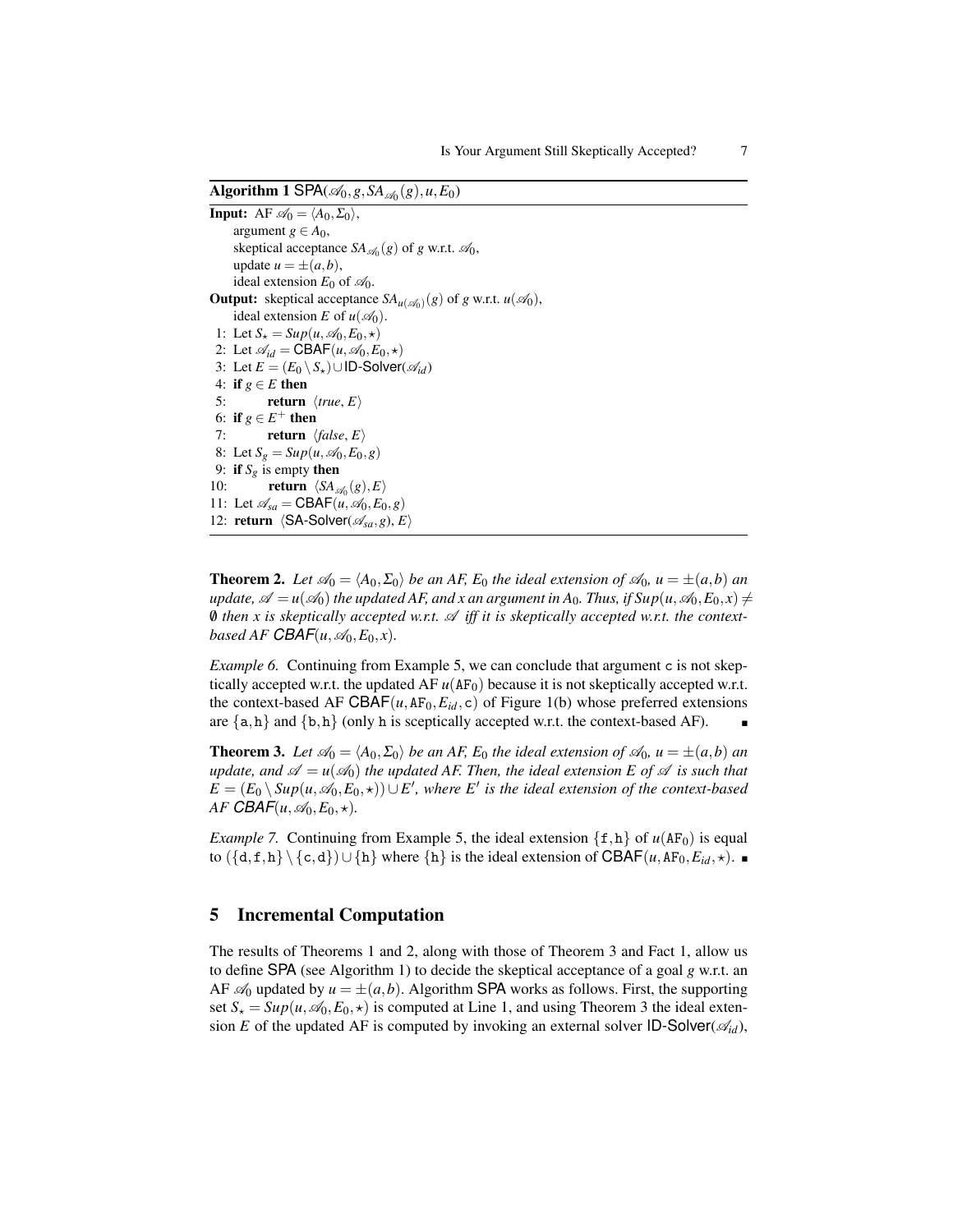

Fig. 2: Improvement of SPA and SPA-base over *ArgSemSAT* on *A*2 (LHS) and *A*3 (RHS)

computing the ideal extension of the context-based AF CBAF( $u, \mathcal{A}_0, E_0, \star$ ) (Line 3). Then, using Fact 1, if *g* belongs to *E*, then *g* is skeptically accepted and the algorithm returns *true* along with the ideal extension of the updated AF (Line 5). Similarly, if *g* belongs to the set of arguments attacked by an argument in *E*, then *g* is not skeptically accepted and the algorithm returns *false* along with *E* (Line 7). Otherwise, the set  $S_g = Sup(u, \mathcal{A}_0, E_0, g)$  is built (it can be efficiently done by starting from  $S_{\star}$ ), and it is checked if it is empty. If this is the case, using Theorem 1, we can conclude that the acceptance status of *g* does not change after the update (Line 10). Otherwise, the context-based AF is built at Line 11 and, using Theorem 2, the skeptical acceptance of *g* is recomputed by invoking an external solver **SA-Solver**( $\mathscr{A}_{sa}$ ,*g*) which tells us if *g* is skeptically accepted w.r.t. the context-based AF CBAF( $u, \mathcal{A}_0, E_0, g$ ) (Line 12).

**SPA-base**: A version of **SPA** not using the ideal extension SPA-base is obtained from SPA by skipping lines 1–7 of Algorithm 1 and assuming  $E_0 = \mathbf{0}$  at lines 8 and 11 to compute  $S_g$  and  $\mathscr{A}_{sa}$  respectively. Also, no ideal extension is returned (i.e.,  $E = \perp$ ). Notice that, similarly to SPA-base, SPA does not use the information provided by the initial ideal extension when  $E_0 = \emptyset$ , though SPA always incrementally computes the ideal extension of the updated AF.

### 6 Experimental Results

We have implemented a C++ prototype and compared our incremental technique with *ArgSemSAT* [24], the solver that won the last ICCMA competition for the task DS-pr of determining the skeptical preferred acceptance.

As for the datasets, we used benchmarks from the DS-pr track of ICCMA'17, that is, the dataset *A*2 consisting of 50 AFs with a number of arguments  $|A| \in [61, 20K]$  and a number of attacks  $|\Sigma| \in [97, 358K]$ , and the dataset A3 consisting of 100 AFs with  $|A| \in [39, 100K]$  and  $|\Sigma| \in [72, 1.26M]$ . For each AF  $\mathcal{A}_0$  in the dataset, we randomly selected an update *u* and an argument *g*. Then, we computed  $SA_{u(\mathscr{A}_0)}(g)$  by using 1) SPA, that is Algorithm 1 where ID-Solver is *pyglaf* [10] and SA-Solver is *ArgSemSAT*; 2) SPA-base where only *ArgSemSAT* is used; and 3) *ArgSemSAT* (from scratch).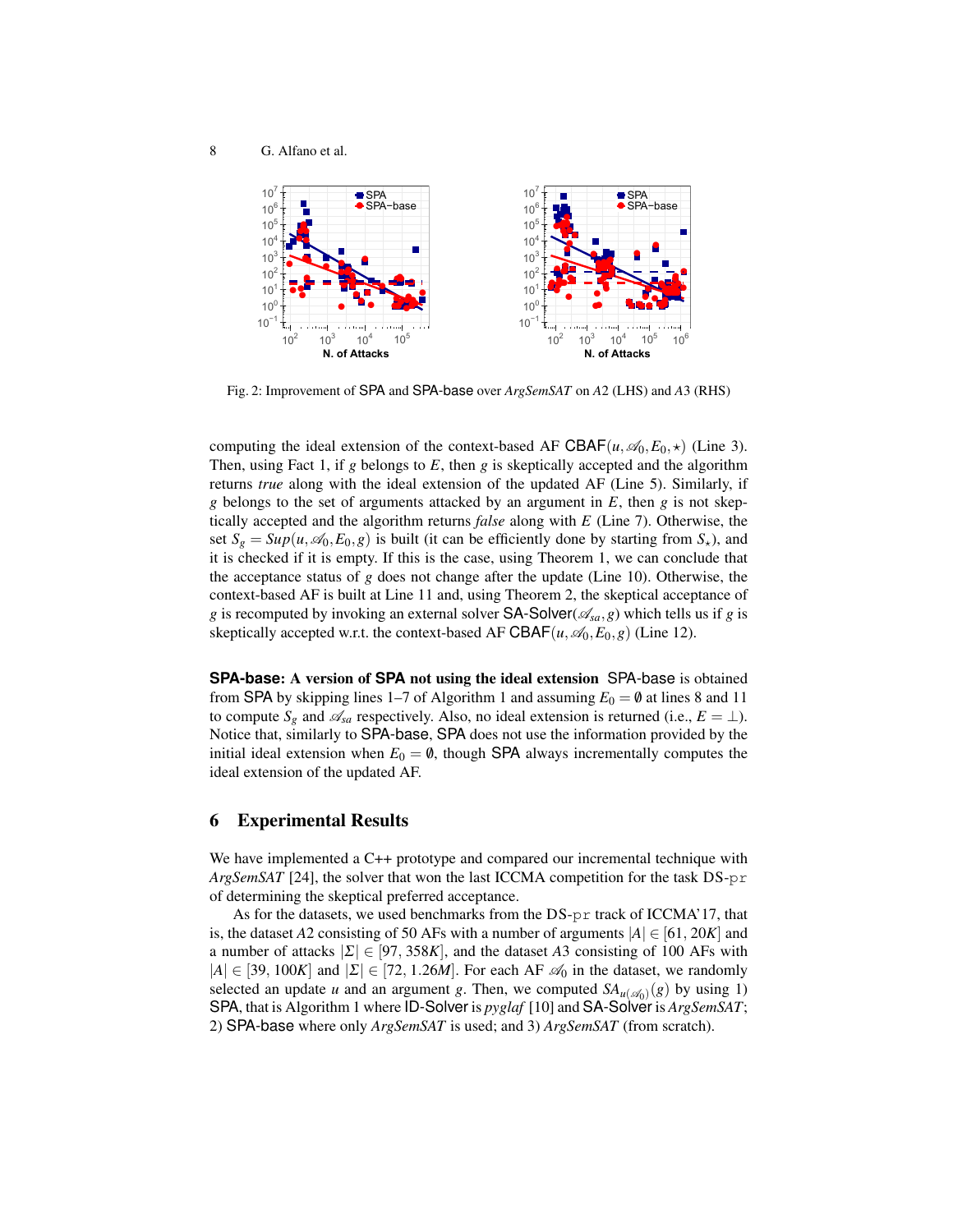For AF  $\mathcal{A}_0$ , update *u*, and argument *g*, let  $t_A$  and  $t_B$  be the amount of time required by SPA and SPA-base, respectively, to compute  $SA_{u(\mathscr{A}_0)}(g)$ . Let  $t_S$  be the time required by *ArgSemSAT* to compute  $SA_{u(\mathscr{A}_0)}(g)$  from scratch. Then, the *improvements* of SPA and SPA-base over *ArgSemSAT* are defined as  $\frac{t_S}{t_A}$  and  $\frac{t_S}{t_B}$ , respectively. Thus, an improvement equal to  $x$  means that the incremental computation is  $x$  times faster than the computation from scratch.

Figure 2 reports the improvement (log scale) of SPA and SPA-base over *ArgSem-SAT* on datasets *A*2 (left-hand side) and *A*3 (right-hand side) for single updates versus the size of the AFs, i.e., the number of attacks (solid lines are obtained by linear regression). Both SPA and SPA-base significantly outperform the computation from scratch, though the improvement decreases as the number of attacks increases—this behavior is in line with that of algorithms for computing argumentation semantics in the static setting [38, 39, 7, 1] and it is further analyzed in [6] where additional experiments considering *sets of updates* performed simultaneously are presented.

Considering the averages of the improvements, SPA and SPA-base turn out to be 5 and 4 orders of magnitude faster than *ArgSemSAT*, respectively. However, as this can be skewed by extremely large values of improvements (e.g.  $10^6$ ), we also considered the medians of improvements for SPA (32 on *A*2, 134 on *A*3) and SPA-base (27 on *A*2, 40 on *A*3) (see dashed line in Figure 2), which confirm the significance of the gain in efficiency. In brief, both SPA and SPA-base generally outperform the computation from scratch, and SPA is generally faster than SPA-base except for a few AFs whose initial ideal extension is empty—future work will focus on devising heuristics to take advantages of both algorithms.

#### References

- 1. Alfano, G.: An efficient algorithm for computing the set of semi-stable extensions. In: FQAS. pp. 139–151 (2019)
- 2. Alfano, G., Greco, S., Parisi, F.: Computing stable and preferred extensions of dynamic bipolar argumentation frameworks. In:  $AI^3$ , co-located with AI\*IA. pp. 28–42 (2017)
- 3. Alfano, G., Greco, S., Parisi, F.: Efficient computation of extensions for dynamic abstract argumentation frameworks: An incremental approach. In: IJCAI. pp. 49–55 (2017)
- 4. Alfano, G., Greco, S., Parisi, F.: Computing extensions of dynamic abstract argumentation frameworks with second-order attacks. In: IDEAS. pp. 183–192 (2018)
- 5. Alfano, G., Greco, S., Parisi, F.: A meta-argumentation approach for the efficient computation of stable and preferred extensions in dynamic bipolar argumentation frameworks. Intelligenza Artificiale 12(2), 193–211 (2018)
- 6. Alfano, G., Greco, S., Parisi, F.: An efficient algorithm for skeptical preferred acceptance in dynamic argumentation frameworks. In: IJCAI. p. To appear (2019)
- 7. Alfano, G., Greco, S., Parisi, F.: On scaling the enumeration of the preferred extensions of abstract argumentation frameworks. In: SAC. pp. 1147–1153 (2019)
- 8. Alfano, G., Greco, S., Parisi, F., Simari, G.I., Simari, G.R.: An incremental approach to structured argumentation over dynamic knowledge bases. In: KR 2018. pp. 78–87 (2018)
- 9. Alfano, G., Greco, S., Parisi, F., Simari, G.I., Simari, G.R.: Incremental computation of warranted arguments in dynamic defeasible argumentation: The rule addition case. In: SAC. pp. 911–917 (2018)
- 10. Alviano, M.: The pyglaf argumentation reasoner. In: ICLP. pp. 2:1–2:3 (2017)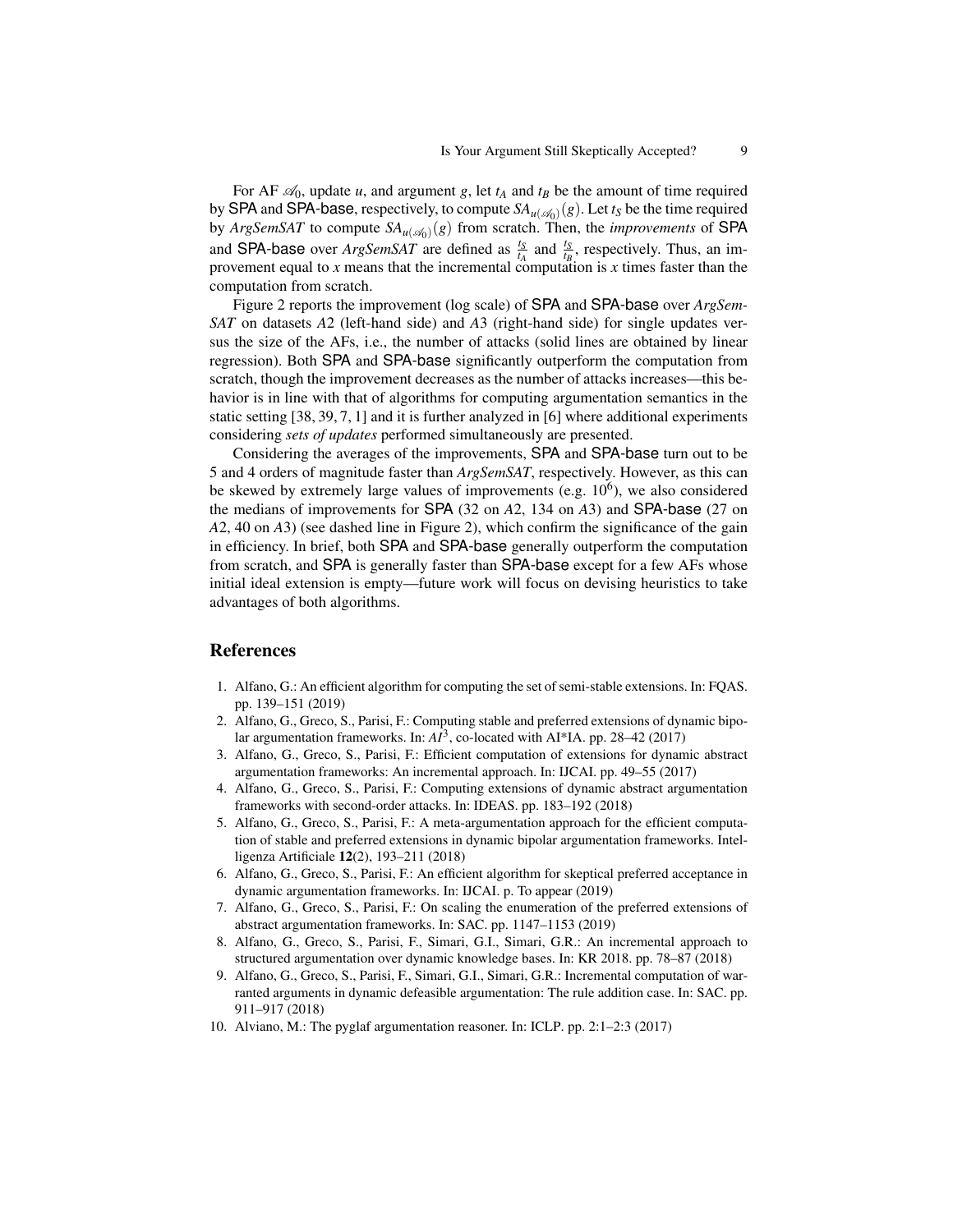- 10 G. Alfano et al.
- 11. Amgoud, L., Vesic, S.: Revising option status in argument-based decision systems. J. Log. Comput. 22(5), 1019–1058 (2012)
- 12. Baroni, P., Caminada, M., Giacomin, M.: An introduction to argumentation semantics. The Knowledge Engineering Review 26(4), 365–410 (2011)
- 13. Baroni, P., Giacomin, M., Guida, G.: SCC-recursiveness: a general schema for argumentation semantics. Artif. Intell. 168(1-2), 162–210 (2005)
- 14. Baroni, P., Giacomin, M., Liao, B.: On topology-related properties of abstract argumentation semantics. A correction and extension to dynamics of argumentation systems: A divisionbased method. Artif. Intell. 212, 104–115 (2014)
- 15. Baumann, R.: Splitting an argumentation framework. In: LPNMR. pp. 40–53 (2011)
- 16. Baumann, R., Brewka, G.: Expanding argumentation frameworks: Enforcing and monotonicity results. In: COMMA. pp. 75–86 (2010)
- 17. Bench-Capon, T.J.M., Dunne, P.E.: Argumentation in AI. Artif. Intell. 171(10–15), 619 641 (2007)
- 18. Bisquert, P., Cayrol, C., de Saint-Cyr, F.D., Lagasquie-Schiex, M.: Characterizing change in abstract argumentation systems. In: Trends in Belief Revision and Argumentation Dynamics, vol. 48, pp. 75–102 (2013)
- 19. Bistarelli, S., Faloci, F., Santini, F., Taticchi, C.: Studying dynamics in argumentation with Rob. In: COMMA. pp. 451–452 (2018)
- 20. Bistarelli, S., Kotthoff, L., Santini, F., Taticchi, C.: Containerisation and dynamic frameworks in ICCMA'19. In: SAFA Workshop co-located with COMMA. pp. 4–9 (2018)
- 21. Boella, G., Kaci, S., van der Torre, L.W.N.: Dynamics in argumentation with single extensions: Abstraction principles and the grounded extension. In: ECSQARU. pp. 107–118 (2009)
- 22. Caminada, M.W.A., Dvorák, W., Vesic, S.: Preferred semantics as socratic discussion. J. Log. Comput. 26(4), 1257–1292 (2016)
- 23. Cayrol, C., de Saint-Cyr, F.D., Lagasquie-Schiex, M.: Revision of an argumentation system. In: KR. pp. 124–134 (2008)
- 24. Cerutti, F., Giacomin, M., Vallati, M.: ArgSemSAT: Solving argumentation problems using SAT. In: COMMA. pp. 455–456 (2014)
- 25. Charwat, G., Dvorák, W., Gaggl, S.A., Wallner, J.P., Woltran, S.: Methods for solving reasoning problems in abstract argumentation - A survey. Artif. Intell. 220, 28–63 (2015)
- 26. Doutre, S., Mailly, J.: Constraints and changes: A survey of abstract argumentation dynamics. Argument & Computation 9(3), 223–248 (2018)
- 27. Dung, P.M.: On the acceptability of arguments and its fundamental role in nonmonotonic reasoning, logic programming and n-person games. Artif. Intell. 77(2), 321–358 (1995)
- 28. Dung, P.M., Mancarella, P., Toni, F.: Computing ideal sceptical argumentation. Artif. Intell. 171(10-15), 642–674 (2007)
- 29. Dunne, P.E.: The computational complexity of ideal semantics. Artif. Intell. 173(18), 1559– 1591 (2009)
- 30. Dunne, P.E., Wooldridge, M.: Complexity of abstract argumentation. In: Argumentation in AI, pp. 85–104 (2009)
- 31. Falappa, M.A., Garcia, A.J., Kern-Isberner, G., Simari, G.R.: On the evolving relation between belief revision and argumentation. The Knowledge Engineering Review 26(1), 35–43 (2011)
- 32. Greco, S., Parisi, F.: Efficient computation of deterministic extensions for dynamic abstract argumentation frameworks. In: ECAI. pp. 1668–1669 (2016)
- 33. Greco, S., Parisi, F.: Incremental computation of deterministic extensions for dynamic argumentation frameworks. In: JELIA. pp. 288–304 (2016)